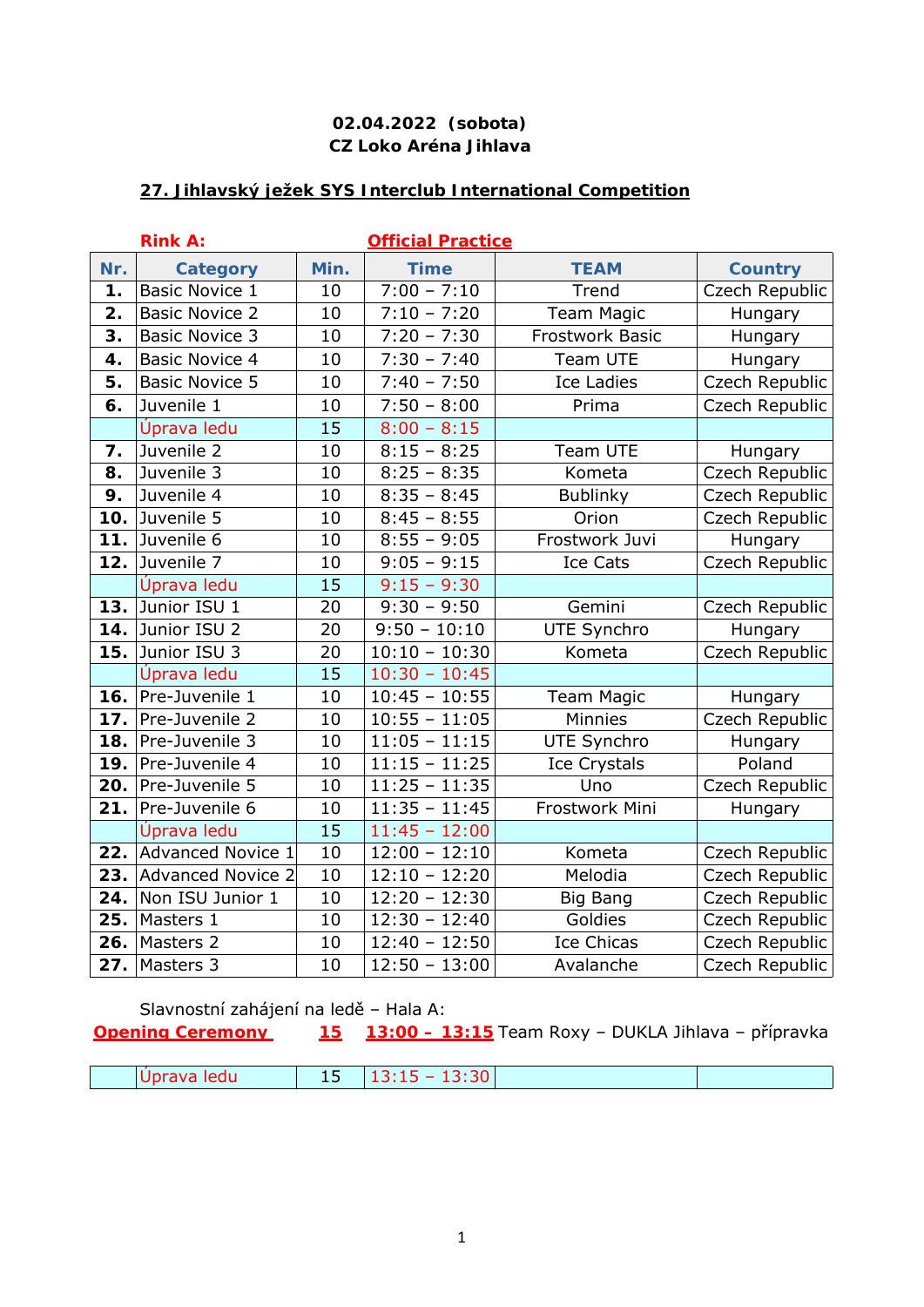## **27. Jihlavský ježek SYS Interclub International Competition**

**Rink B:**

|  | <b>NON ISU Categories</b> | <b>Official Practice</b> |
|--|---------------------------|--------------------------|
|  |                           |                          |

| Nr. | <b>Category</b>         | <b>Minutes</b> | <b>Time</b>                       | <b>TEAM</b>        | <b>Country</b> |
|-----|-------------------------|----------------|-----------------------------------|--------------------|----------------|
| 28. | Mixed Age 1             |                |                                   |                    |                |
| 29. | Mixed Age 2             | 10             | $7:35 - 7:45$                     | Ice Crystals       | Poland         |
| 30. | Mixed Age 3             | 10             | $7:45 - 7:55$                     | <b>Ice Dreams</b>  | Czech Republic |
| 31. | Mixed Age 4             | 10             | $7:55 - 8:05$                     | The Crystals       | Czech Republic |
|     | Úprava ledu             | 15             | $8:05 - 8:20$                     |                    |                |
| 32. | Mixed Age 5             | 10             | $8:20 - 8:30$                     | <b>Team Magic</b>  | Hungary        |
| 33. | Mixed Age 6             | 10             | $8:30 - 8:40$                     | <b>UTE Synchro</b> | Hungary        |
| 34. | Mixed Age 7             | 10             | $8:40 - 8:50$                     | Polárky            | Czech Republic |
| 35. | Mixed Age 8             | 10             | $8:50 - 9:00$                     | Buda Skate Synchro | Hungary        |
|     |                         | 15             | $9:00 - 9:15$                     |                    |                |
|     | <b>HC Dukla Jihlava</b> |                | $9:15 - 11:30$                    |                    |                |
|     | Ice Hockey "A"          |                | + úprava v 10:00h ( tr. V.Ujčík ) |                    |                |
|     | Úprava ledu             | 15             | $11:30 - 11:45$                   |                    |                |
|     |                         |                |                                   |                    |                |
| 36. | Adult 1                 | 10             | $11:55 - 12:05$                   | Buda Skate Synchro | Hungary        |
| 37. | Adult 2                 | 10             | $12:05 - 12:15$                   | All Stars          | Czech Republic |
| 38. | Adult 3                 | 10             | $12:15 - 12:25$                   | Alegría            | Czech Republic |
| 39. | Adult 4                 | 10             | $12:25 - 12:35$                   | Crazy Ladies       | Czech Republic |
| 40. | Adult 5                 | 10             | $12:35 - 12:45$                   | Frostwork Adult    | Hungary        |
|     | Úprava ledu             | 15             | $12:45 - 13:00$                   |                    |                |

| Týmů: | Kategorie:          |  |
|-------|---------------------|--|
| 5     | Adult               |  |
| 3     | Masters             |  |
| 8     | Mixed Age           |  |
| 1     | Juniior Non         |  |
| 3     | Junior ISU          |  |
| 2     | <b>Adv Novice</b>   |  |
| 5     | <b>Basic Novice</b> |  |
|       | Juvenile            |  |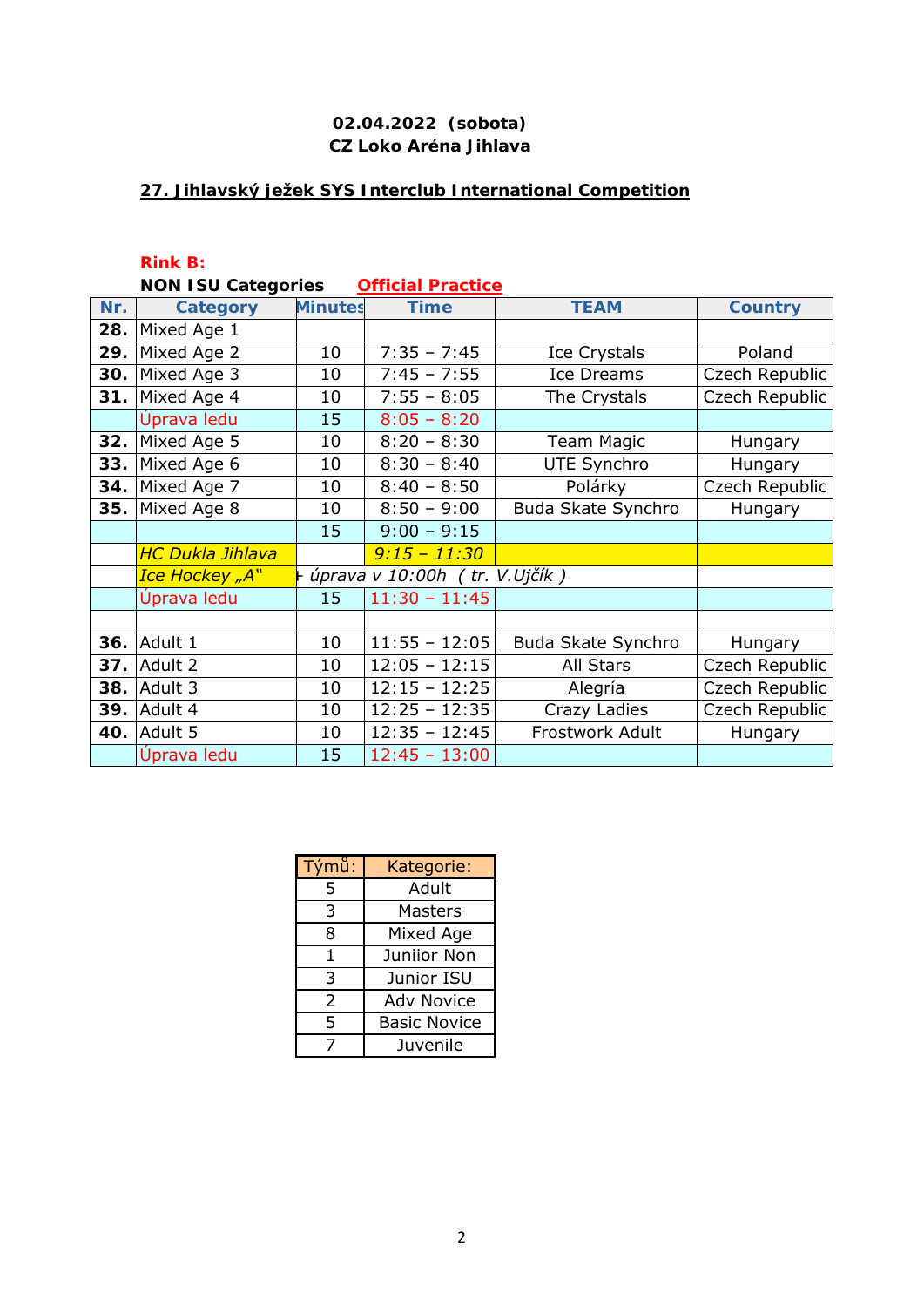## **27. Jihlavský ježek SYS Interclub International Competition**

# **Competition**

| Nr. | <b>Category</b>       | Min. | <b>Time</b>     | <b>TEAM</b>         | <b>Country</b> |
|-----|-----------------------|------|-----------------|---------------------|----------------|
|     | Junior ISU 1 - SP     | 6    | $13:30 - 13:36$ | Gemini              | Czech Republic |
|     | Junior ISU 2 - SP     | 6    | $13:36 - 13:42$ | UTE Synchro         | Hungary        |
|     | Junior ISU 3 - SP     | 6    | $13:42 - 13:48$ | Kometa              | Czech Republic |
| 1.  | Masters 1             | 6    | $13:48 - 13:54$ | Goldies             | Czech Republic |
| 2.  | Masters 2             | 6    | $13:54 - 14:00$ | <b>Ice Chicas</b>   | Czech Republic |
| 3.  | Masters 3             | 6    | $14:00 - 14:06$ | Avalanche           | Czech Republic |
|     | Úprava ledu           | 15   | $14:05 - 14:20$ |                     |                |
| 4.  | Pre-Juvenile 1        | 6    | $14:20 - 14:26$ | <b>Team Magic</b>   | Hungary        |
| 5.  | Pre-Juvenile 2        | 6    | $14:26 - 14:32$ | <b>Minnies</b>      | Czech Republic |
| 6.  | Pre-Juvenile 3        | 6    | $14:32 - 14:38$ | UTE Synchro         | Hungary        |
| 7.  | Pre-Juvenile 4        | 6    | $14:38 - 14:44$ | <b>Ice Crystals</b> | Poland         |
| 8.  | Pre-Juvenile 5        | 6    | $14:44 - 14:50$ | Uno                 | Czech Republic |
| 9.  | Pre-Juvenile 6        | 6    | $14:50 - 14:56$ | Frostwork Mini      | Hungary        |
|     | Úprava ledu           | 15   | $14:55 - 15:10$ |                     |                |
| 10. | Juvenile 1            | 6    | $15:10 - 15:16$ | <b>Bublinky</b>     | Czech Republic |
| 11. | Juvenile 2            | 6    | $15:16 - 15:22$ | UTE Synchro         | Hungary        |
| 12. | Juvenile 3            | 6    | $15:22 - 15:28$ | Kometa              | Czech Republic |
| 13. | Juvenile 4            | 6    | $15:28 - 15:34$ | Prima               | Czech Republic |
| 14. | Juvenile 5            | 6    | $15:34 - 15:40$ | Orion               | Czech Republic |
| 15. | Juvenile 6            | 6    | $15:40 - 15:46$ | Frostwork Juvi      | Hungary        |
| 16. | Juvenile 7            | 6    | $15:46 - 15:52$ | Ice Cats            | Czech Republic |
|     | Úprava ledu           | 15   | $15:50 - 16:05$ |                     |                |
| 17. | Basic Novice 1        | 6    | $16:05 - 16:11$ | Trend               | Czech Republic |
| 18. | <b>Basic Novice 2</b> | 6    | $16:11 - 16:17$ | <b>Team Magic</b>   | Hungary        |
| 19. | <b>Basic Novice 3</b> | 6    | $16:17 - 16:23$ | Frostwork Basic     | Hungary        |
| 20. | <b>Basic Novice 4</b> | 6    | $16:23 - 16:30$ | <b>UTE Synchro</b>  | Hungary        |
| 21. | <b>Basic Novice 5</b> | 6    | $16:30 - 16:36$ | <b>Ice Ladies</b>   | Czech Republic |
| 22. | Mixed Age 1           | 6    | $16:36 - 16:42$ | <b>Ice Crystals</b> | Poland         |
|     | Úprava ledu           | 15   | $16:40 - 16:55$ |                     |                |
| 23. | Mixed Age 2           | 6    | $16:55 - 17:01$ | The Crystals        | Czech Republic |
| 24. | Mixed Age 3           | 6    | $17:01 - 17:07$ | Ice Dreams          | Czech Republic |
| 25. | Mixed Age 4           | 6    | $17:07 - 17:13$ | Euphoria            | Czech Republic |
| 26. | Mixed Age 5           | 6    | $17:13 - 17:19$ | Team Magic          | Hungary        |
| 27. | Mixed Age 6           | 6    | $17:19 - 17:25$ | UTE Synchro         | Hungary        |
| 28. | Mixed Age 7           | 6    | $17:25 - 18:01$ | Polárky             | Czech Republic |
|     | Úprava ledu           | 15   | $18:00 - 18:15$ |                     |                |